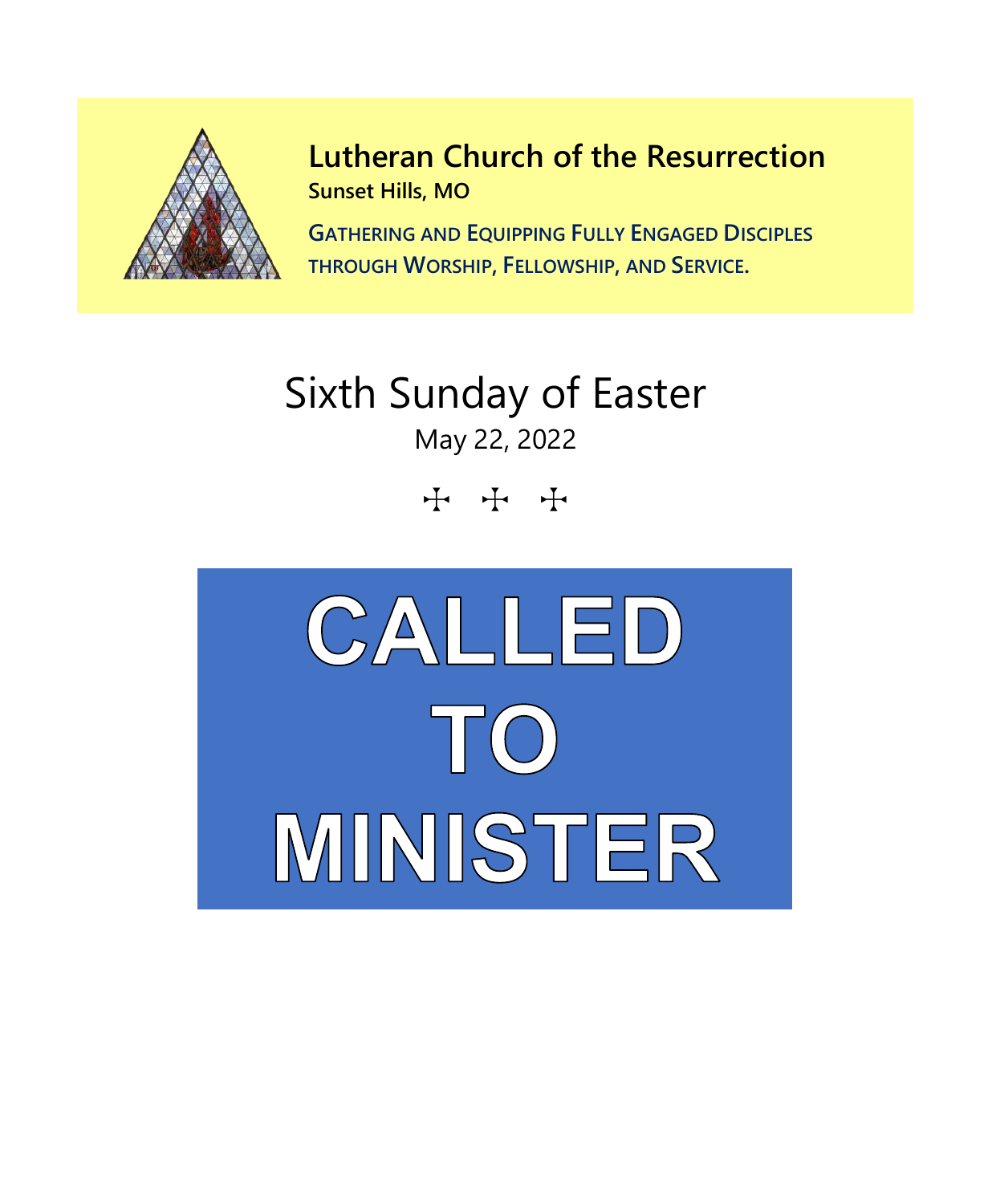#### **Hymn of Invocation: 834 O God, O Lord of Heaven and Earth**

*Stand for final Stanza in reverence to the Holy Trinity: Father, Son, and Holy Spirit*

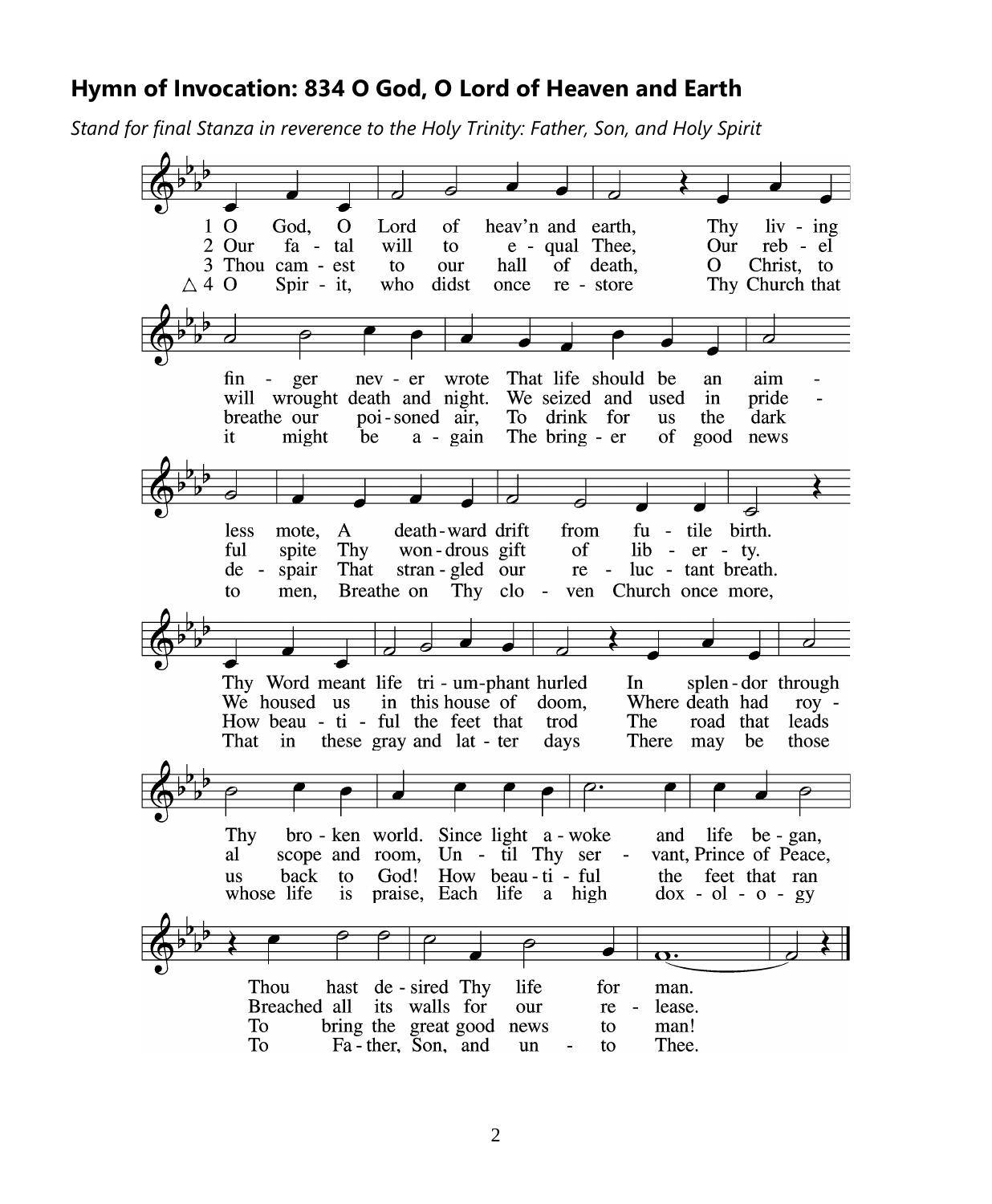*The sign of the cross may be made by all in remembrance of their Baptism.*

## **Invocation**

- **P** In the name of the Father and of the  $\pm$  Son and of the Holy Spirit.
- C **Amen.**

# **Confession of Sins**

- $\mathbf{P}$  If we say we have no sin, we deceive ourselves, and the truth is not in us.
- C **But if we confess our sins, God, who is faithful and just, will forgive our sins and cleanse us from all unrighteousness.**

*Silence for reflection on God's Word and for self-examination.*

- $\mathbf{P}$  Let us then confess our sins to God our Father.
- C **Most merciful God, we confess that we are by nature sinful and unclean. We have sinned against You in thought, word, and deed, by what we have done and by what we have left undone. We have not loved You with our whole heart; we have not loved our neighbors as ourselves. We justly deserve Your present and eternal punishment. For the sake of Your Son, Jesus Christ, have mercy on us. Forgive us, renew us, and lead us, so that we may delight in Your will and walk in Your ways to the glory of Your holy name. Amen.**

**Absolution (Forgiveness of Sins)**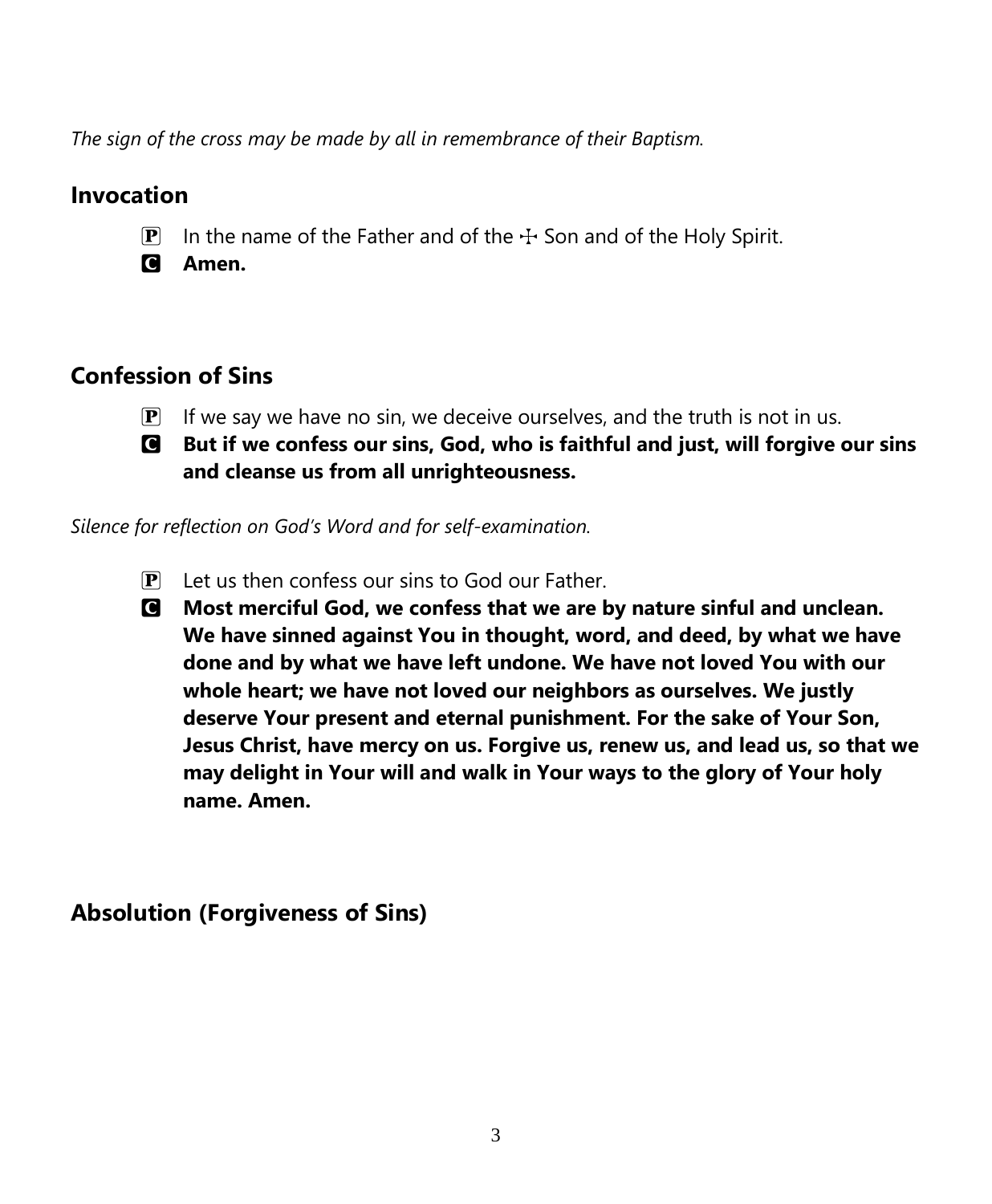#### **Hymn of Praise: 467 Awake, My Heart, with Gladness** *sts. 1, 6–7*



#### **Salutation and Collect of the Day**

- $\left| \mathbf{P} \right|$  The Lord be with you.
- C **And also with you.**
- $\mathbf{P}$  Let us pray.

O God, the giver of all that is good, by Your holy inspiration grant that we may think those things that are right and by Your merciful guiding accomplish them; through Jesus Christ, Your Son, our Lord, who lives and reigns with You and the Holy Spirit, one God, now and forever.

C **Amen.**

*Sit*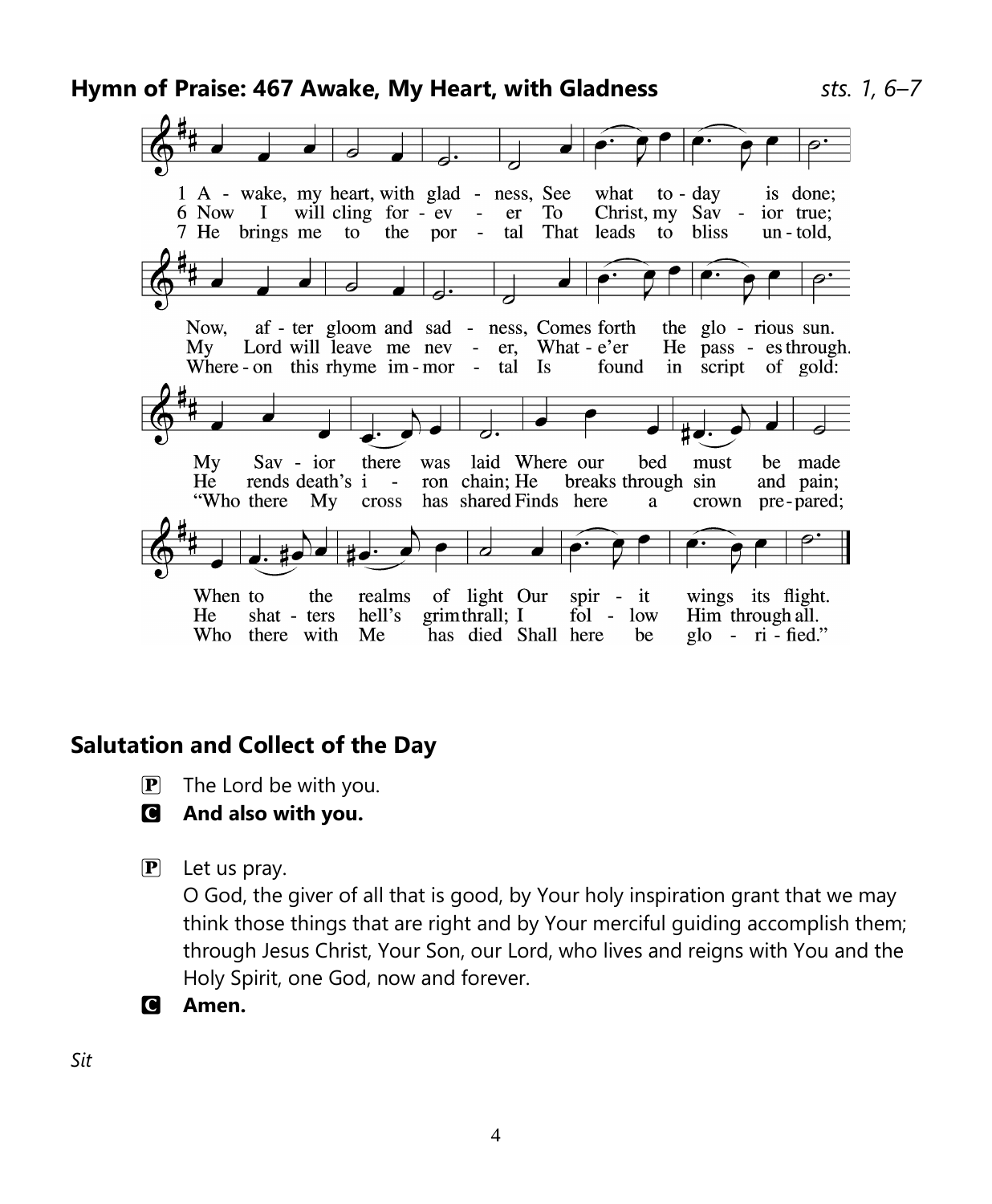#### **First Reading** *Acts 16:9–24*

And a vision appeared to Paul in the night: a man of Macedonia was standing there, urging him and saying, "Come over to Macedonia and help us." And when Paul had seen the vision, immediately we sought to go on into Macedonia, concluding that God had called us to preach the gospel to them.

So, setting sail from Troas, we made a direct voyage to Samothrace, and the following day to Neapolis, and from there to Philippi, which is a leading city of the district of Macedonia and a Roman colony. We remained in this city some days. And on the Sabbath day we went outside the gate to the riverside, where we supposed there was a place of prayer, and we sat down and spoke to the women who had come together. One who heard us was a woman named Lydia, from the city of Thyatira, a seller of purple goods, who was a worshiper of God. The Lord opened her heart to pay attention to what was said by Paul. And after she was baptized, and her household as well, she urged us, saying, "If you have judged me to be faithful to the Lord, come to my house and stay." And she prevailed upon us.

As we were going to the place of prayer, we were met by a slave girl who had a spirit of divination and brought her owners much gain by fortune-telling. She followed Paul and us, crying out, "These men are servants of the Most High God, who proclaim to you the way of salvation." And this she kept doing for many days. Paul, having become greatly annoyed, turned and said to the spirit, "I command you in the name of Jesus Christ to come out of her." And it came out that very hour.

But when her owners saw that their hope of gain was gone, they seized Paul and Silas and dragged them into the marketplace before the rulers. And when they had brought them to the magistrates, they said, "These men are Jews, and they are disturbing our city. They advocate customs that are not lawful for us as Romans to accept or practice." The crowd joined in attacking them, and the magistrates tore the garments off them and gave orders to beat them with rods. And when they had inflicted many blows upon them, they threw them into prison, ordering the jailer to keep them safely. Having received this order, he put them into the inner prison and fastened their feet in the stocks.

 $\overline{A}$  This is the Word of the Lord.

C **Thanks be to God.**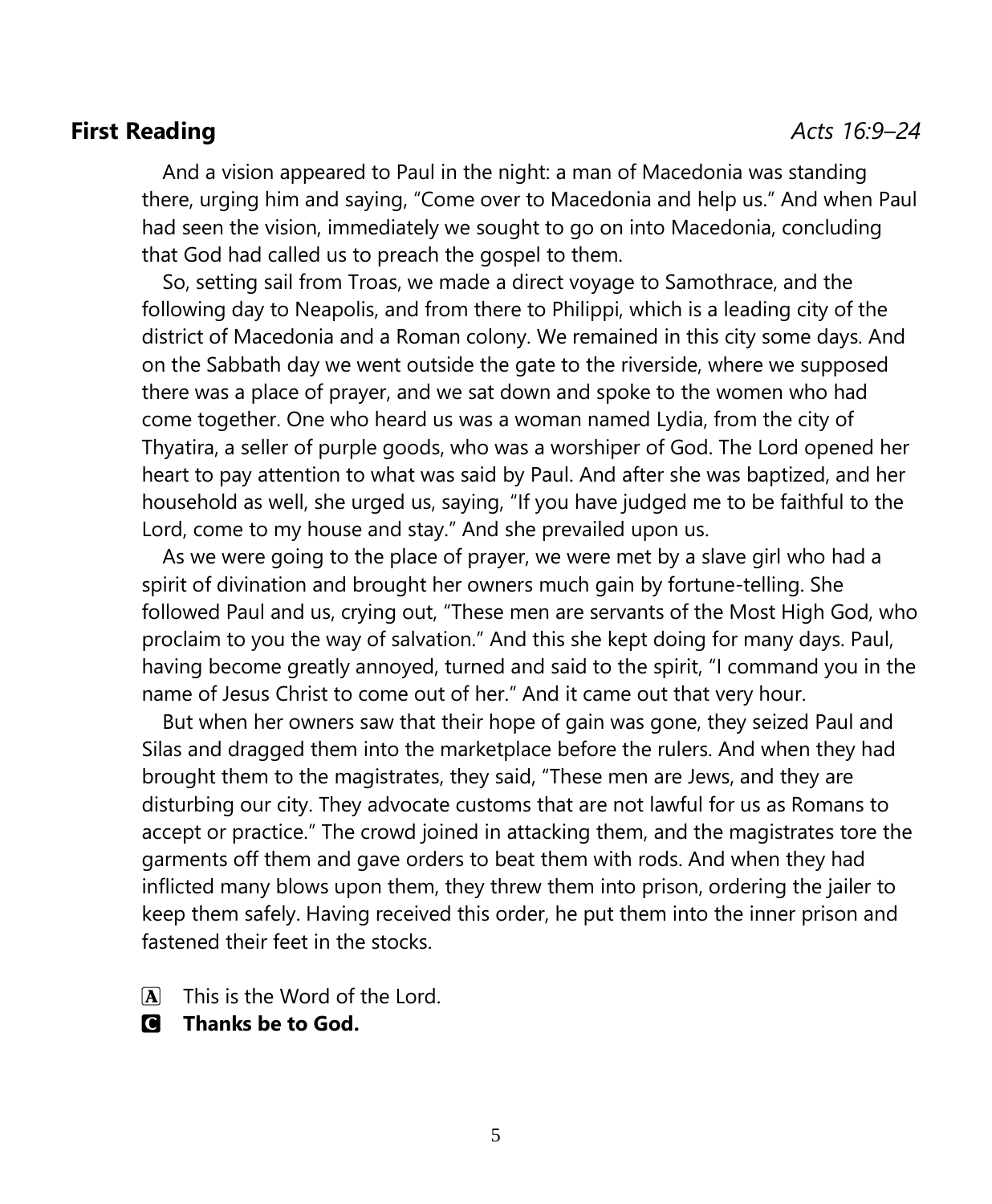#### **Psalm 67**

C **May God be gracious to us and bless us and make his face to shine upon us, that your way may be known on earth, your saving power among all nations. Let the peoples praise you, O God; let all the peoples praise you!**

**Let the nations be glad and sing for joy, for you judge the peoples with equity and guide the nations upon earth. Let the peoples praise you, O God;**

**let all the peoples praise you!**

**The earth has yielded its increase; God, our God, shall bless us. God shall bless us; let all the ends of the earth fear him!**

#### **Epistle** *Revelation 21:9–14, 21–27*

Then came one of the seven angels who had the seven bowls full of the seven last plagues and spoke to me, saying, "Come, I will show you the Bride, the wife of the Lamb." And he carried me away in the Spirit to a great, high mountain, and showed me the holy city Jerusalem coming down out of heaven from God, having the glory of God, its radiance like a most rare jewel, like a jasper, clear as crystal. It had a great, high wall, with twelve gates, and at the gates twelve angels, and on the gates the names of the twelve tribes of the sons of Israel were inscribed— on the east three gates, on the north three gates, on the south three gates, and on the west three gates. And the wall of the city had twelve foundations, and on them were the twelve names of the twelve apostles of the Lamb. . . .

And the twelve gates were twelve pearls, each of the gates made of a single pearl, and the street of the city was pure gold, transparent as glass.

And I saw no temple in the city, for its temple is the Lord God the Almighty and the Lamb. And the city has no need of sun or moon to shine on it, for the glory of God gives it light, and its lamp is the Lamb. By its light will the nations walk, and the kings of the earth will bring their glory into it, and its gates will never be shut by day—and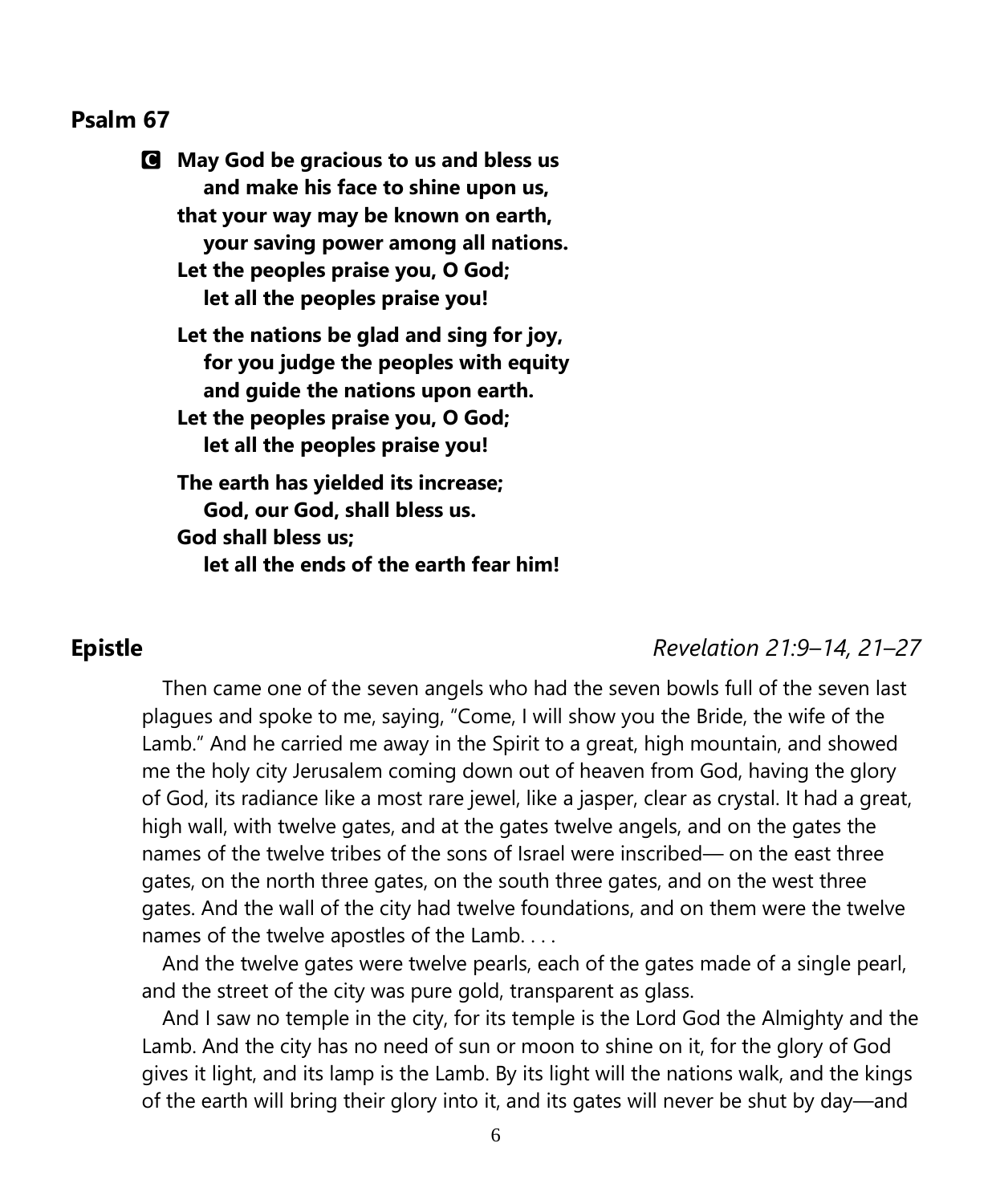there will be no night there. They will bring into it the glory and the honor of the nations. But nothing unclean will ever enter it, nor anyone who does what is detestable or false, but only those who are written in the Lamb's book of life.

- $\overline{A}$  This is the Word of the Lord.
- C **Thanks be to God.**

# **Hymn: 672 Jerusalem the Golden**

*Stand for final stanza in reverence to the Holy Trinity: Father, Son, and Holy Spirit*

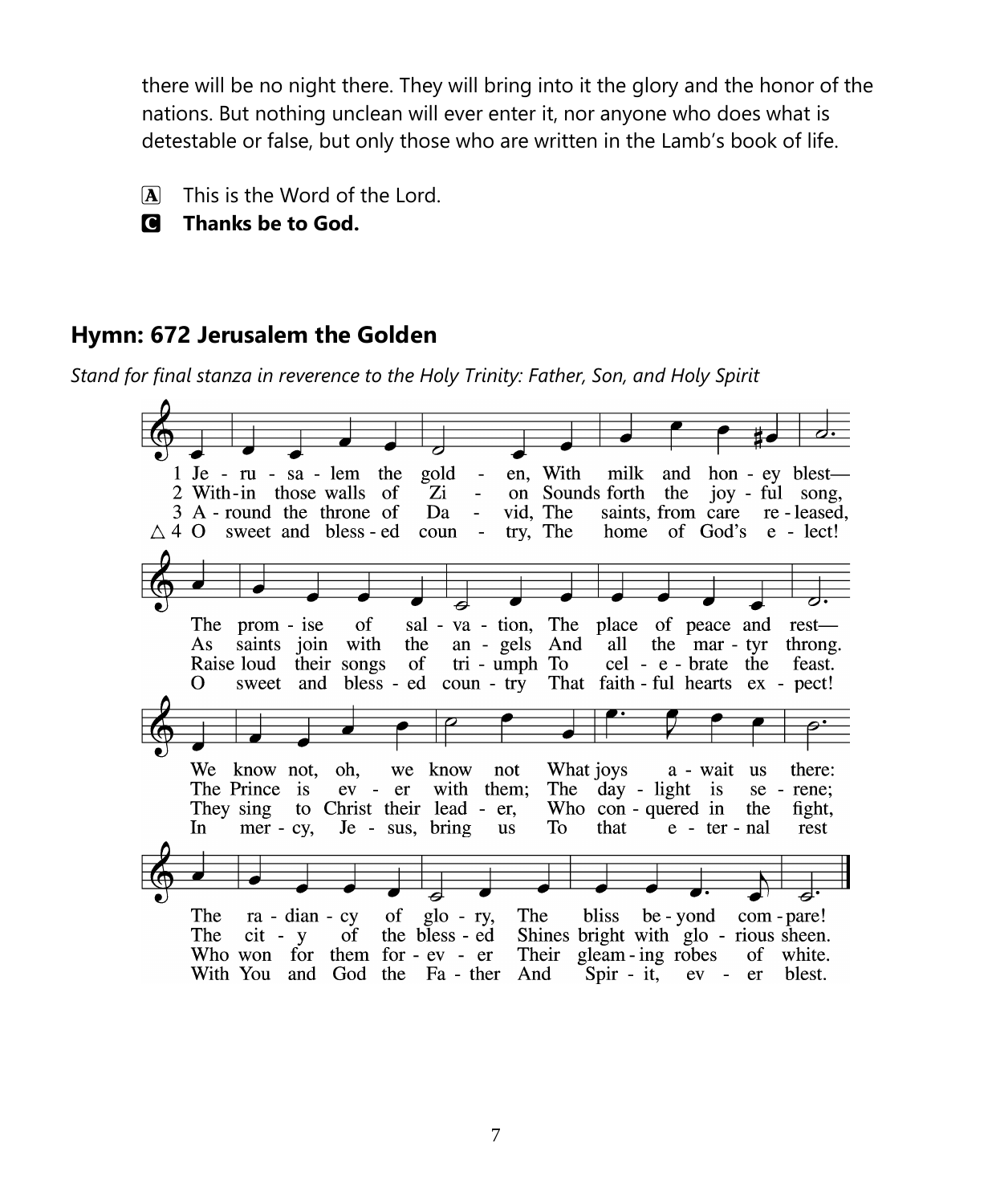#### **Holy Gospel** *John 5:1–18*

- $\mathbf{P}$  The Holy Gospel according to St. John, the fifth chapter.
- **G** Glory to You, O Lord.

After this there was a feast of the Jews, and Jesus went up to Jerusalem. Now there is in Jerusalem by the Sheep Gate a pool, in Aramaic called Bethesda, which has five roofed colonnades. In these lay a multitude of invalids—blind, lame, and paralyzed. One man was there who had been an invalid for thirty-eight years. When Jesus saw him lying there and knew that he had already been there a long time, he said to him, "Do you want to be healed?" The sick man answered him, "Sir, I have no one to put me into the pool when the water is stirred up, and while I am going another steps down before me." Jesus said to him, "Get up, take up your bed, and walk." And at once the man was healed, and he took up his bed and walked.

Now that day was the Sabbath. So the Jews said to the man who had been healed, "It is the Sabbath, and it is not lawful for you to take up your bed." But he answered them, "The man who healed me, that man said to me, 'Take up your bed, and walk.'" They asked him, "Who is the man who said to you, 'Take up your bed and walk'?" Now the man who had been healed did not know who it was, for Jesus had withdrawn, as there was a crowd in the place. Afterward Jesus found him in the temple and said to him, "See, you are well! Sin no more, that nothing worse may happen to you." The man went away and told the Jews that it was Jesus who had healed him. And this was why the Jews were persecuting Jesus, because he was doing these things on the Sabbath. But Jesus answered them, "My Father is working until now, and I am working."

This was why the Jews were seeking all the more to kill him, because not only was he breaking the Sabbath, but he was even calling God his own Father, making himself equal with God.

 $\left| \mathbf{P} \right|$  This is the Gospel of the Lord.

C **Praise to You, O Christ.**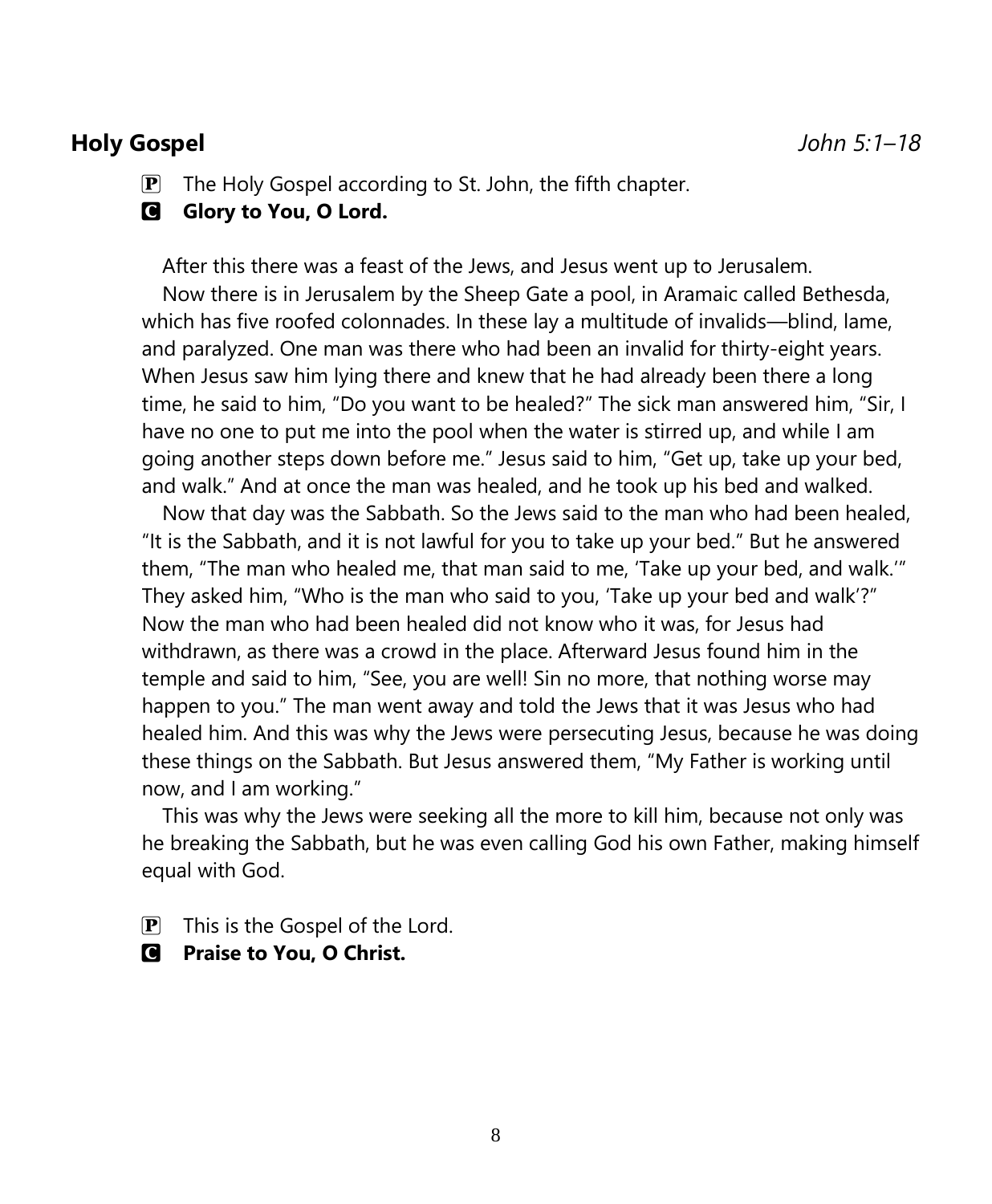### **Apostles' Creed**

**And in Jesus Christ, His only Son, our Lord, who was conceived by the Holy Spirit, born of the virgin Mary, suffered under Pontius Pilate,was crucified, died and was buried. He descended into hell. The third day He rose again from the dead. He ascended into heaven and sits at the right hand of God the Father Almighty. From thence He will come to judge the living and the dead.**

**I believe in the Holy Spirit, the holy Christian Church, the communion of saints, the forgiveness of sins, the resurrection of the body,** and the life  $\div$  everlasting. Amen.

*Sit*

# **Hymn of the Day: 849 Praise the One Who Breaks the Darkness**

- 1 Praise the One who breaks the darkness With a liberating light; Praise the One who frees the pris'ners, Turning blindness into sight. Praise the One who preached the Gospel, Healing ev'ry dread disease, Calming storms, and feeding thousands With the very Bread of peace.
- 2 Praise the One who blessed the children With a strong, yet gentle, word; Praise the One who drove out demons With the piercing, two-edged sword. Praise the One who brings cool water To the desert's burning sand; From this Well comes living water, Quenching thirst in ev'ry land.
- 3 Let us praise the Word Incarnate, Christ, who suffered in our place. Jesus died and rose victorious That we may know God by grace. Let us sing for joy and gladness, Seeing what our God has done; Let us praise the true Redeemer, Praise the One who makes us one.

C **I believe in God, the Father Almighty, maker of heaven and earth.**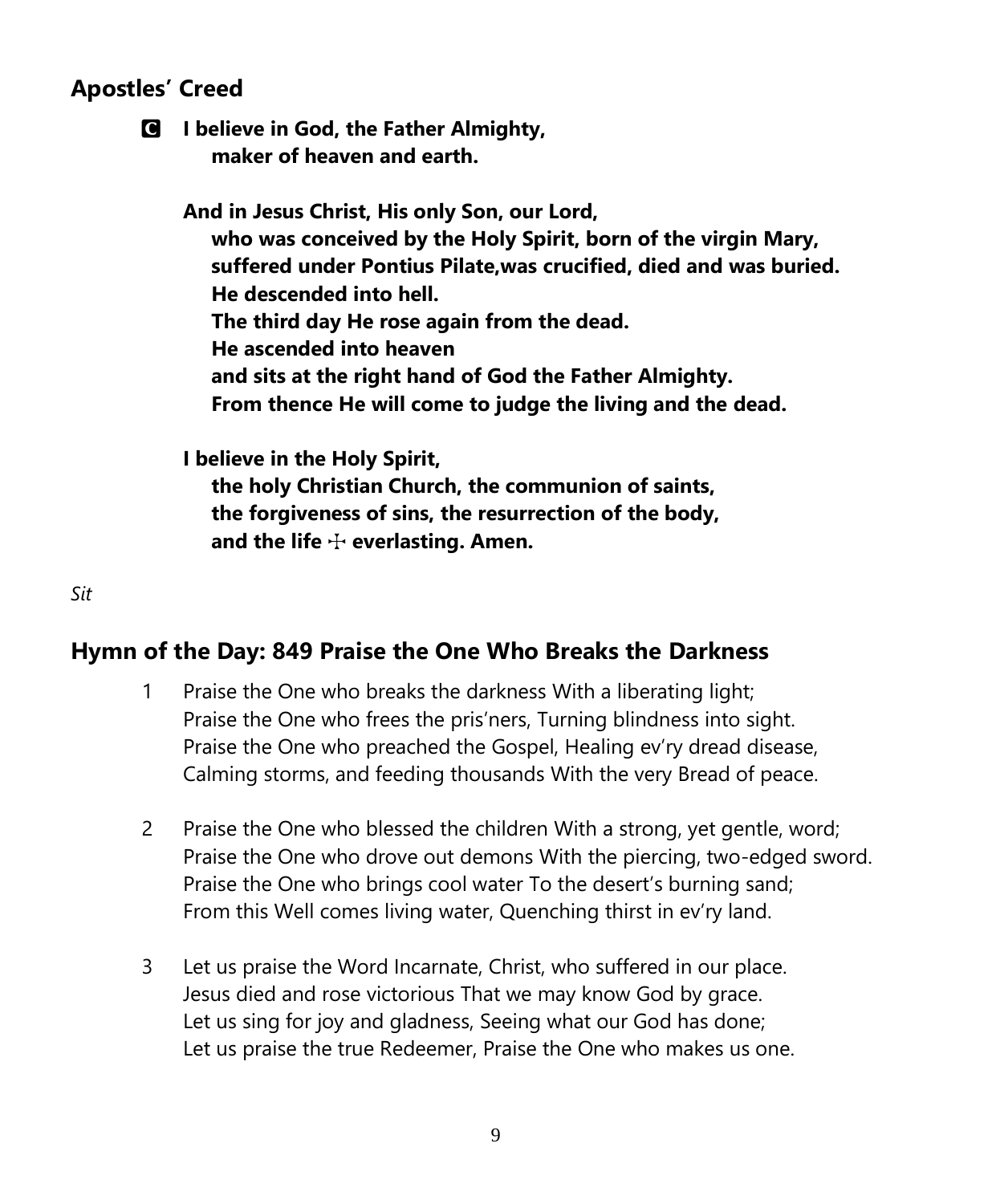#### **Sermon**

### **Hymn: 844 Lord of All Nations, Grant Me Grace**

1 Lord of all na tions, grant grace  $\overline{a}$ me 2 Break down the wall that would di vide  $\overline{a}$ 3 For give me, Lord, where  $\bf{I}$ have erred Lord, 4 Give me Thy cour age, to speak ÷. 5 With Thine filled love  $\mathbf I$ be own may  $\overline{\rho^{\centerdot}}$ **To** 'ry love all peo ple, ev race; chil - dren.  $r_{\rm y}$ Thy Lord.  $\alpha$  $ev$ side.  $Bv$ love - less act and thought word. less When -  $ev - er$ strong op press the weak.  $\sim$ And by Thy  $H_0$  $1\bar{v}$ Spir it willed,  $\overline{\phi^{\centerdot}}$ ᅿ And in each may  $\mathbf I$ see per son My neigh - bor's let sue; good me pur Make  $\mathbf I$ me see the wrong do to self Should I my  $\sim$ the vic tim be, That all  $\mathbf I$ touch, wher e'er  $\mathbf I$ be,  $\frac{1}{2}$ ಶ My kin - dred. loved. deemed by Thee. re  $\ddot{\phantom{a}}$ Let Chris - tian love bind warm and true. Will grieve my wound ed Lord new. a  $\mathbb{Z}^2$  $for$  $b'$ ring Help me give, mem Thee. re  $di$ touched May be  $\mathbf{L}$ vine  $1<sub>V</sub>$ by Thee.

**Offering**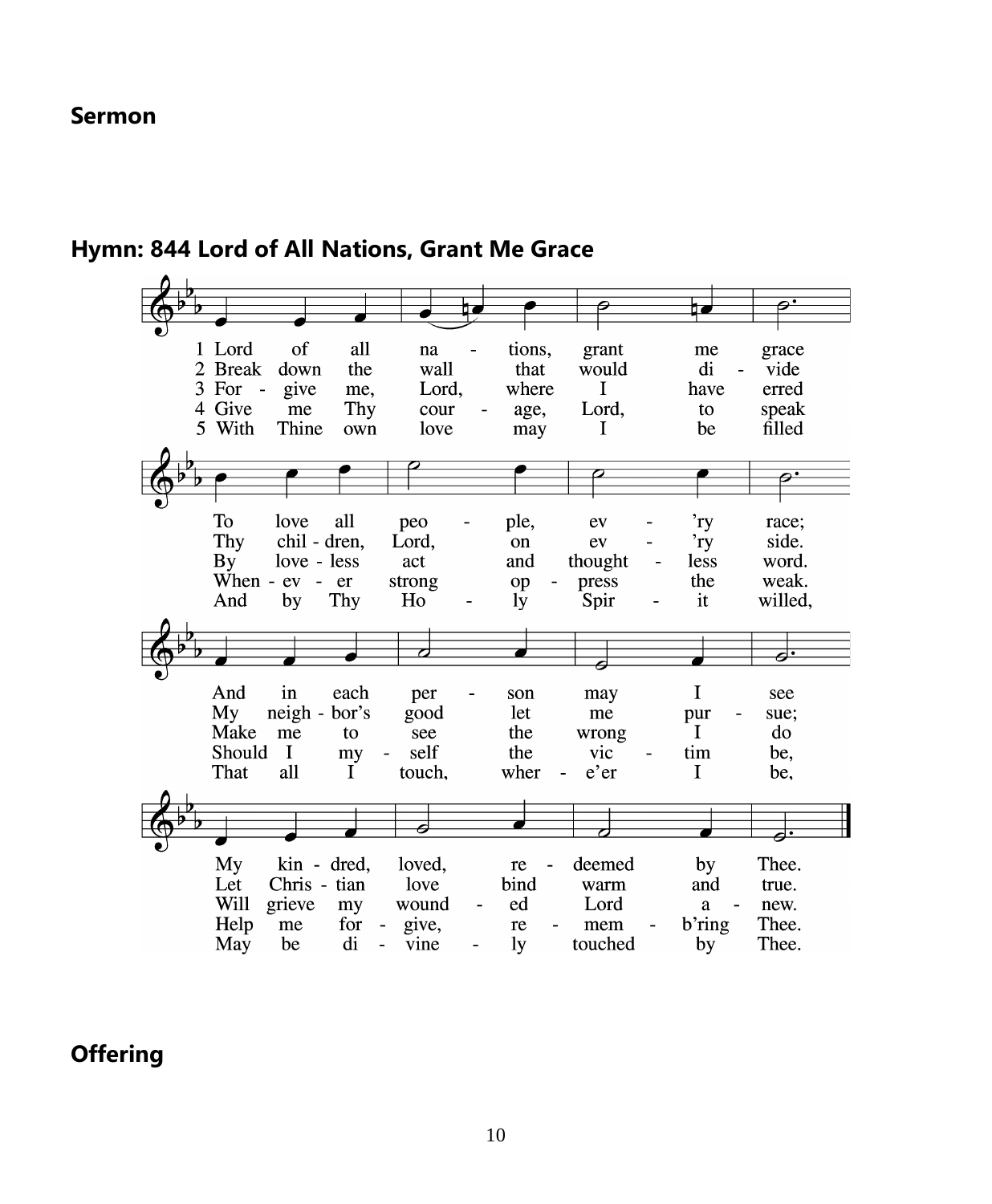*Stand*

#### **Prayer of the Church**

#### **Lord's Prayer**

C **Our Father who art in heaven, hallowed be Thy name, Thy kingdom come, Thy will be done on earth as it is in heaven; give us this day our daily bread; and forgive us our trespasses as we forgive those who trespass against us; and lead us not into temptation, but deliver us from evil. For Thine is the kingdom and the power and the glory forever and ever. Amen.**

# **Benediction**